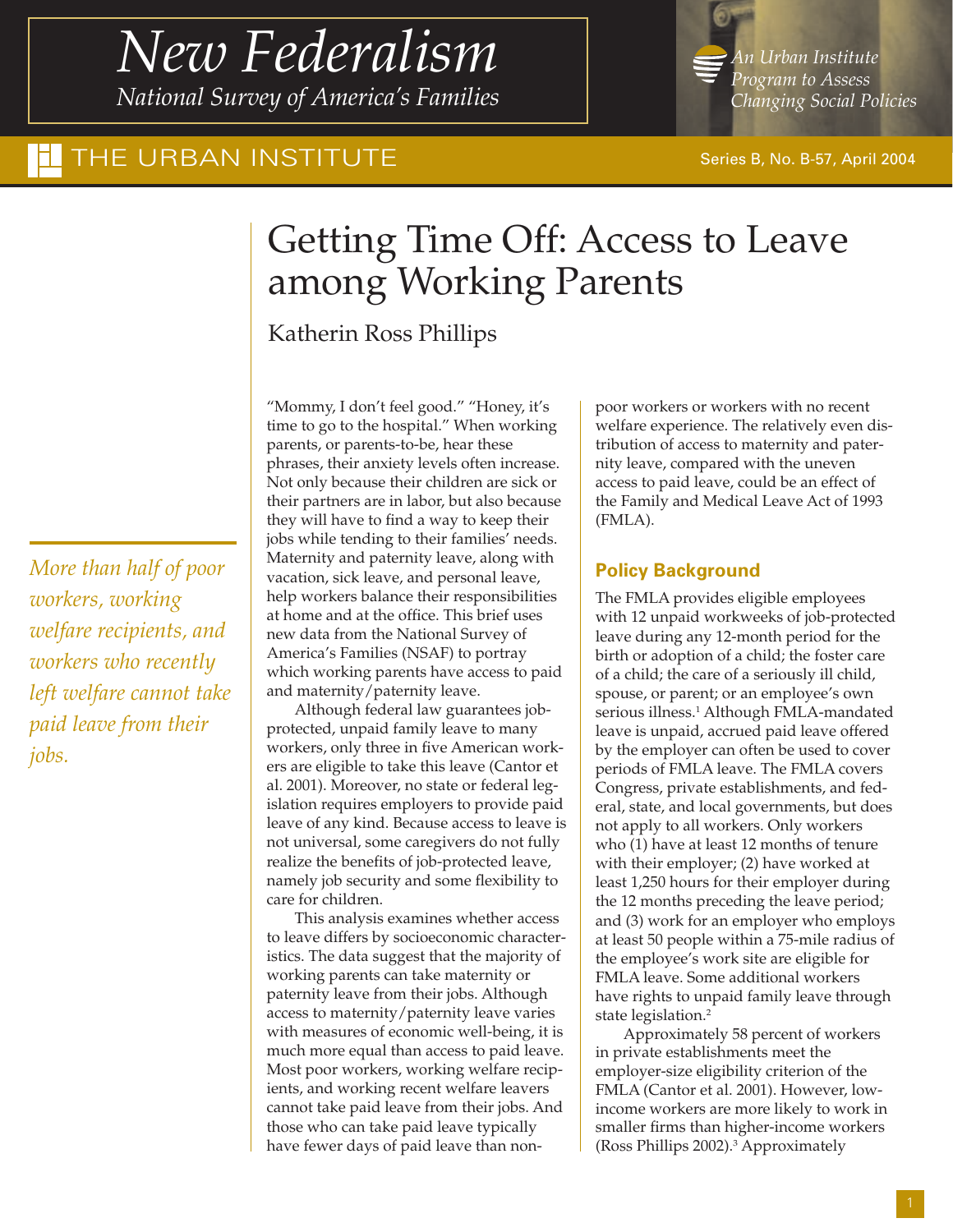81 percent of all workers who work for an employer large enough to be covered by the FMLA meet the job tenure and hours requirements of the legislation (Cantor et al. 2001). Low-income workers are less likely to meet these eligibility requirements than higher-income workers (Ross Phillips 2002).

Although no data exist to determine eligibility for leave benefits provided through private employer policies, data from the Bureau of Labor Statistics' establishment surveys of employee benefits suggest that low-income workers have less access to all forms of leave. For example, new bluecollar workers must typically work for more months than new professional and technical workers before becoming eligible for leave benefits (Ross Phillips 2002).

Legislative provisions, survey data on eligibility for FMLA leave, and establishment reports of employee benefit provision all suggest that certain workers will have less access than others to maternity/paternity and paid leave. The NSAF data help identify these workers, and the extent of their access to leave.

## **Data**

The 2002 NSAF includes three questions designed to capture how much leave workers can take from their jobs. Because the NSAF oversamples low-income families, it is an ideal dataset to examine whether access to leave is associated with measures of economic well-being. All workers who are neither self-employed nor unpaid or occasional workers are asked these three questions:

- Are you entitled to any *fully paid* leave, such as sick leave or vacation leave from your employer?
- Including vacation days, sick leave, personal days, and other forms of paid leave, how many days of leave with full pay are you entitled to receive each year? Please do not include national holidays or regular days off, such as weekends, in your count. [*Only asked of respondents who are entitled to some fully paid leave.*]
- Are you able to take paid or unpaid maternity/paternity leave and return to your employer?

Workers' responses are confounded by their knowledge of their employee benefits package. While most workers know their paid leave allotments, some may be unaware of their rights to maternity or paternity leave until the need to take such leave arises. Whether this lack of awareness leads to over- or underreporting of leave is unclear. Many workers may assume they have rights to maternity or paternity leave under the FMLA without knowing whether they are actually eligible to take FMLA leave. On the other hand, respondents with rights to maternity or paternity leave might reply that they cannot take it only because they have never tried.

The results in this brief are for working parents between the ages of 18 and 54. Of all workers, this group is quite likely to know about their access to maternity and paternity leave. And among working parents, those with the youngest children are probably the most likely to know about their rights to maternity and paternity leave.

#### **Who Has Access to Leave?**

Eighty percent of working parents between the ages of 18 and 54 report that they have access to some paid leave. The same percentage is able to take maternity or paternity leave when they have a child.<sup>4</sup> As table 1 shows, women are more likely to have access to maternity leave than men are to have access to paternity leave (89.3 percent versus 71.9 percent).<sup>5</sup> But women are less likely to have any paid leave (76.2 percent versus 83.5 percent). Among working parents with some paid leave, women are more likely to have one workweek or less and men are more likely to have more than three workweeks of leave.<sup>6</sup>

Access to leave varies by the worker's age and the age of the youngest child. Older workers are more likely to have leave than younger workers. Similarly, access to leave and the amount of leave available also increase with the age of the youngest child. Since the likelihood of being employed at a job for two or more years increases with age, the relationships between access to leave and age might reflect a link between job tenure and job benefits. Regardless of the explanation, the relationship implies that workers with a great need for leave—

*Eighty percent of working parents between the ages of 18 and 54 report that they have access to some paid leave.*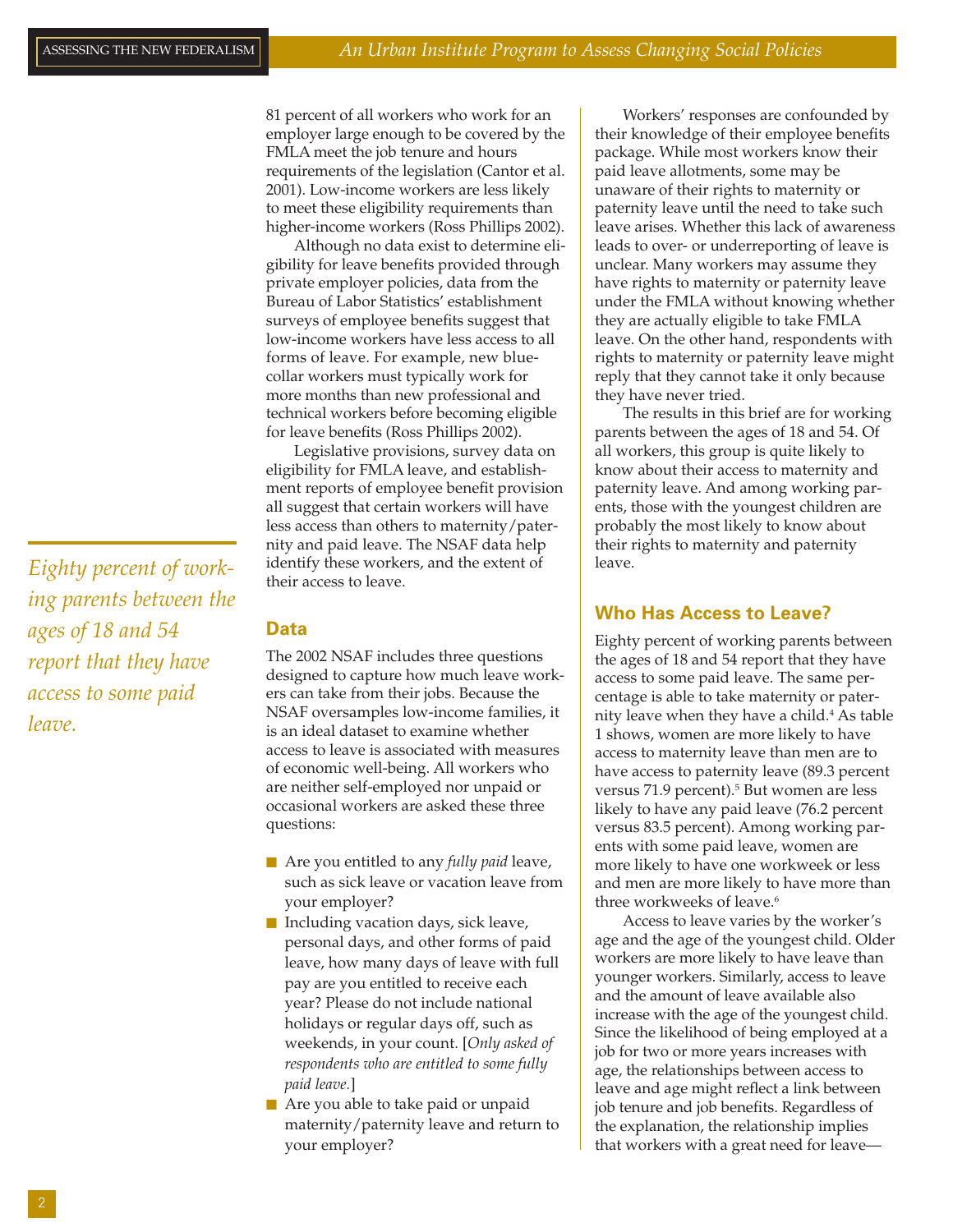#### *TABLE 1. Working Parents with Access to Leave, 2002 (percent)*

|                             | <b>Maternity or</b> |                | <b>Workweeks of paid leave</b><br>(among those with paid leave) |         |             |
|-----------------------------|---------------------|----------------|-----------------------------------------------------------------|---------|-------------|
|                             | paternity leave     | Any paid leave | 1 or less                                                       | $1 - 3$ | More than 3 |
| Female                      | $89.3*$             | $76.2*$        | $12.9*$                                                         | 40.2    | $46.9*$     |
| <b>Male</b> <sup>a</sup>    | 71.9                | 83.5           | 9.6                                                             | 38.4    | 52.0        |
| Age                         |                     |                |                                                                 |         |             |
| $18 - 24$                   | $75.4*$             | $63.5*$        | $26.3*$                                                         | 45.1    | $28.5*$     |
| $25 - 34$ <sup>a</sup>      | 81.0                | 77.4           | 13.9                                                            | 44.7    | 41.5        |
| $35 - 54$                   | 80.4                | $82.6*$        | $8.9*$                                                          | $36.4*$ | $54.7*$     |
| Age of youngest child       |                     |                |                                                                 |         |             |
| Younger than 1 <sup>ª</sup> | 77.4                | 76.3           | 13.4                                                            | 43.6    | 43.0        |
| $1 - 3$                     | 78.5                | 77.9           | 12.5                                                            | 41.6    | 45.9        |
| $4 - 6$                     | 79.7                | 78.8           | 12.6                                                            | 39.2    | $48.4*$     |
| $7 - 12$                    | $81.9*$             | $80.9*$        | $10.2*$                                                         | $38.0*$ | $51.8*$     |
| 13 or older                 | $82.1*$             | $84.2*$        | $8.4*$                                                          | $36.2*$ | $55.2*$     |
| <b>Marital status</b>       |                     |                |                                                                 |         |             |
| <b>Married</b> <sup>a</sup> | 79.7                | 81.5           | 9.7                                                             | 38.8    | 51.5        |
| Single                      | $83.0*$             | $73.8*$        | $17.3*$                                                         | 41.3    | $41.4*$     |

*Source:* Urban Institute calculations from the 2002 National Survey of America's Families.

*Note:* Parents are age 18–54.

a Base category for statistical comparisons.

\* Significantly different from comparison group at the .01 level.

parents with very young children—are the least likely to have access to leave.

Access to leave also varies by marital status. Single parents are more likely to have maternity or paternity leave, but less likely to have access to any paid leave. Married parents are more likely to have more than three workweeks of paid leave; single parents are more likely to have one workweek or less. Since single parents are overwhelmingly female, it is not surprising that these patterns are the same as the ones found when examining sex differences.

## **Access to Leave and Economic Well-Being**

Income and welfare experience also appear related to access to leave. Access is highest for working parents with family incomes greater than twice the federal poverty level (table 2). Interestingly, however, the discrepancy among the income groups is much larger for access to any paid leave than for access to maternity or paternity leave. This differential may be an effect of the FMLA, as covered employers must offer maternity and paternity leave to all

eligible workers rather than only certain, highly compensated employees.

Working welfare recipients are less likely to have access to either maternity/paternity or paid leave than other working parents, even those who recently left welfare. Only about two in five welfare recipients have access to paid leave (41.4 percent). And of the working welfare recipients with paid leave, many (31.8 percent) are entitled to one workweek or less of paid leave and only 18.6 percent are entitled to more than three workweeks. Thus, across all working welfare recipients, 58.6 percent have no paid leave, 13.2 percent have one workweek or less, 20.5 percent have between one and three workweeks, and 7.7 percent have more than three workweeks.

The lack of access to leave for working welfare recipients is troubling. These parents may be trying to move off public assistance. Without ample work supports, including job-protected leave, they may be unable to keep their ties to the labor market in the event of a family crisis, or even just a sick child. The access-to-leave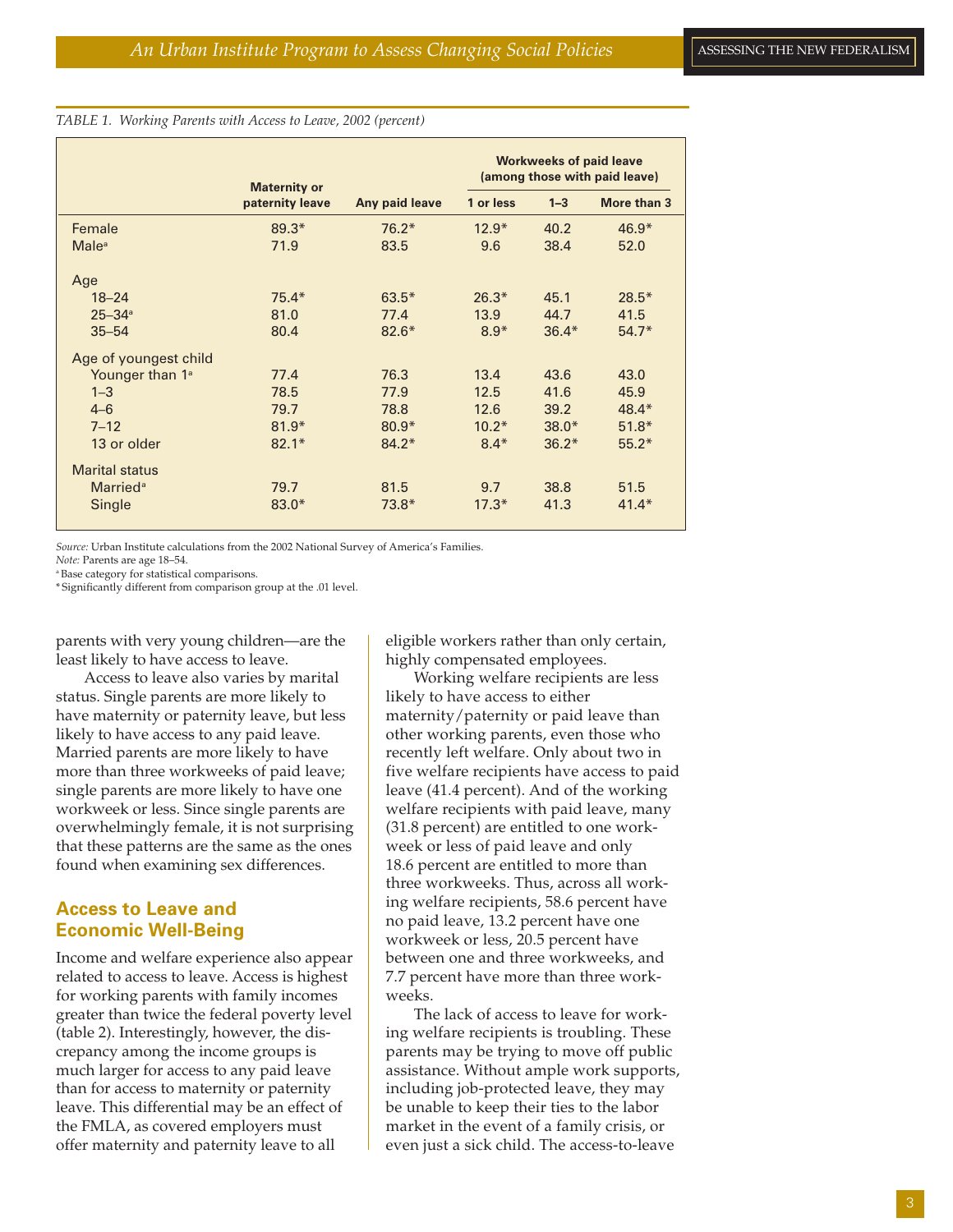*TABLE 2. Access to Leave and Economic Well-Being among Working Parents, 2002 (percent)*

|                                     | <b>Maternity or</b><br>paternity leave |                | <b>Workweeks of paid leave</b><br>(among those with paid leave) |         |             |
|-------------------------------------|----------------------------------------|----------------|-----------------------------------------------------------------|---------|-------------|
|                                     |                                        | Any paid leave | 1 or less                                                       | $1 - 3$ | More than 3 |
| <b>All parents</b>                  |                                        |                |                                                                 |         |             |
| Family income relative to           |                                        |                |                                                                 |         |             |
| the federal poverty level           |                                        |                |                                                                 |         |             |
| Less than $100\%$                   | $66.5*$                                | $45.8*$        | $35.1*$                                                         | 35.9    | $29.0*$     |
| 100%-200%                           | $73.6*$                                | $61.2*$        | $30.4*$                                                         | $46.2*$ | $23.4*$     |
| $200\%$ or more <sup>a</sup>        | 81.7                                   | 83.6           | 8.7                                                             | 38.6    | 52.8        |
| Welfare status                      |                                        |                |                                                                 |         |             |
| <b>Current recipient</b>            | $57.2*$                                | $41.4*$        | $31.8*$                                                         | 49.6    | $18.6*$     |
| Left welfare after 2000             | 78.4                                   | $57.9*$        | $36.2*$                                                         | 41.0    | $22.7*$     |
| Left welfare before 2000            | 77.7                                   | $73.2*$        | $17.2*$                                                         | $43.9*$ | $38.9*$     |
| Never received welfare <sup>a</sup> | 80.8                                   | 81.2           | 10.3                                                            | 38.8    | 51.0        |
| <b>Single parents only</b>          |                                        |                |                                                                 |         |             |
| Family income relative to           |                                        |                |                                                                 |         |             |
| the federal poverty level           |                                        |                |                                                                 |         |             |
| Less than $100\%$                   | $65.6*$                                | $44.9*$        | $40.0*$                                                         | 39.4    | $20.6*$     |
| 100%-200%                           | $78.2*$                                | $61.6*$        | $32.1*$                                                         | $45.9*$ | $22.0*$     |
| 200% or more <sup>a</sup>           | 87.3                                   | 83.0           | 10.8                                                            | 39.8    | 49.4        |

*Across measures of economic well-being, access to maternity and paternity leave is less varied than access to any paid leave.*

*Source:* Urban Institute calculations from the 2002 National Survey of America's Families.

*Note:* Parents are age 18–54. a Base category for statistical comparisons.

\* Significantly different from comparison group at the .01 level.

differential might also imply that welfare recipients are taking any job available in an effort to meet a work requirement to maintain benefit eligibility. A more sanguine interpretation of the result would explain the disparity in leave access through a difference in job tenure.

On a positive note, welfare leavers are very likely to have access to maternity or paternity leave. More than three-quarters (78.4 percent) of parents who left welfare after 2000 have access to maternity or paternity leave. The likelihood that recent leavers have access to this leave is statistically the same as the likelihood that parents who never received welfare can take maternity or paternity leave, again suggesting a possible effect of the FMLA. However, recent leavers are less likely to have access to any paid leave than either parents who never received welfare or parents who left welfare before 2000.7

Examining single parents by income yields a pattern of leave access very similar to the pattern for all parents by income. But working single parents at all income levels have fewer workweeks of paid leave

than working parents in general. This result is somewhat surprising; economic theory suggests that single parents might choose lower-paying jobs with better benefits because they are unable to rely on a spouse to care for their children in the event of a child's illness.

## **Job Characteristics and Access to Leave**

Across measures of economic well-being, access to maternity and paternity leave is less varied than access to any paid leave, perhaps reflecting the effectiveness of the FMLA. To further study this possible connection between the FMLA and leave, table 3 examines access to leave across the three job characteristics tied to FMLA eligibility: hours of work, job tenure, and employer size. Access differences that are consistent with the legislation would provide support for a possible effect of the law. If the FMLA has had spillover effects—causing firms to provide maternity/paternity leave to all workers regardless of eligibility or encouraging smaller firms to provide leave—then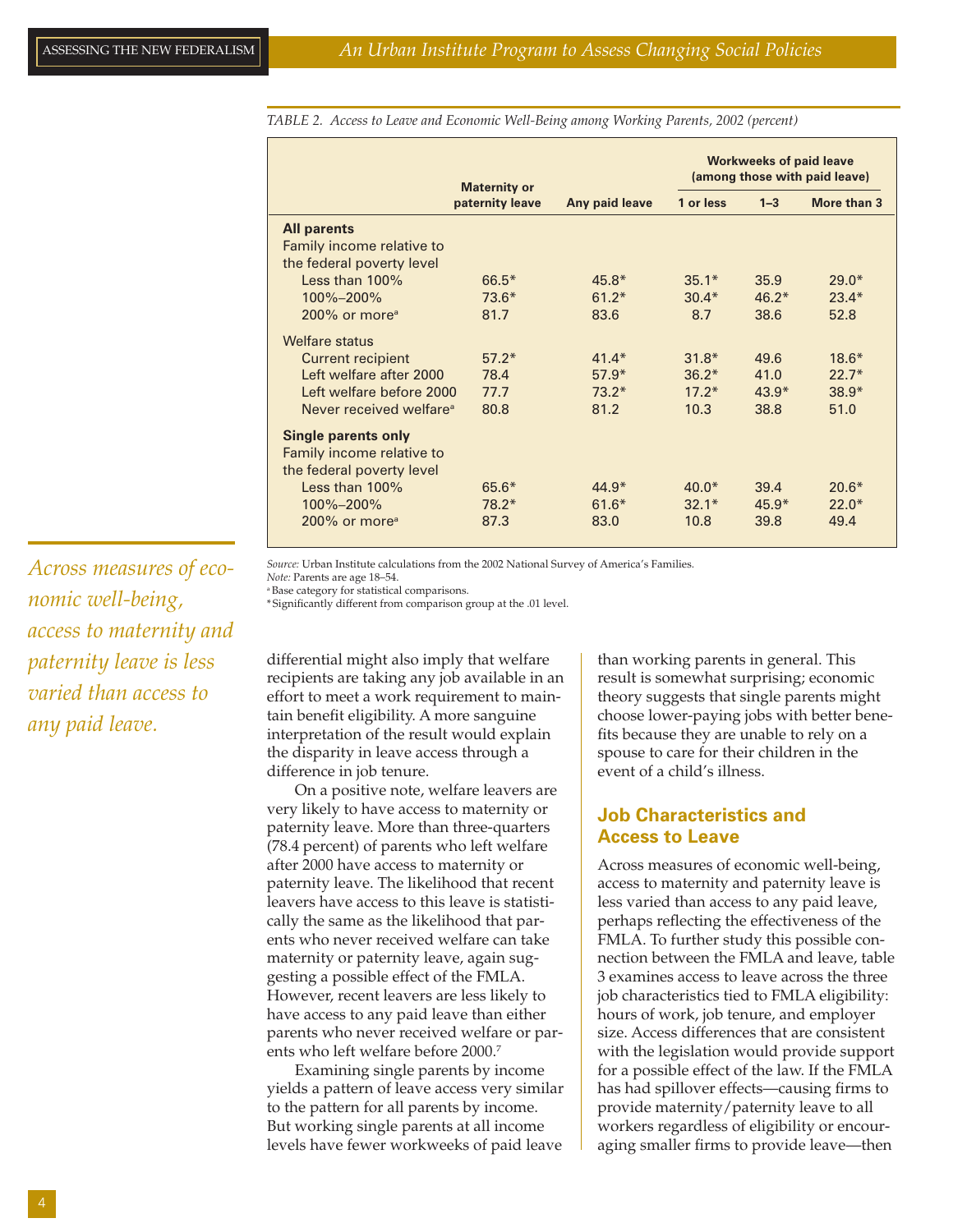|                                  | <b>Maternity or</b><br>paternity leave |                | <b>Workweeks of paid leave</b><br>(among those with paid leave) |         |             |
|----------------------------------|----------------------------------------|----------------|-----------------------------------------------------------------|---------|-------------|
|                                  |                                        | Any paid leave | 1 or less                                                       | $1 - 3$ | More than 3 |
| Usual hours of work              |                                        |                |                                                                 |         |             |
| Less than 20                     | $70.5*$                                | $34.7*$        | $25.2*$                                                         | $46.5*$ | $28.3*$     |
| $21 - 34$                        | 79.7                                   | $56.7*$        | $20.5*$                                                         | $46.1*$ | $33.4*$     |
| 35 or more <sup>a</sup>          | 81.0                                   | 85.1           | 10.1                                                            | 38.6    | 51.3        |
| Tenure on current job            |                                        |                |                                                                 |         |             |
| Less than 1 year <sup>a</sup>    | 71.5                                   | 56.0           | 25.2                                                            | 47.4    | 27.3        |
| $1-2$ years                      | $77.5*$                                | $72.9*$        | $19.9*$                                                         | 47.4    | $32.7*$     |
| 2 or more years                  | $82.5*$                                | $85.9*$        | $8.2*$                                                          | $37.3*$ | $54.5*$     |
| <b>Employer size</b>             |                                        |                |                                                                 |         |             |
| Less than 25                     |                                        |                |                                                                 |         |             |
| employees <sup>a</sup>           | 72.3                                   | 64.0           | 18.6                                                            | 47.8    | 33.6        |
| 25-49 employees                  | $77.6*$                                | $77.8*$        | 15.2                                                            | 45.1    | $39.7*$     |
| 50-99 employees                  | $79.7*$                                | $81.1*$        | $11.7*$                                                         | 42.9    | $45.5*$     |
| 100-499 employees<br>500 or more | $82.0*$                                | $86.2*$        | $10.3*$                                                         | $39.3*$ | $50.4*$     |
| employees                        | $87.3*$                                | $89.8*$        | $6.7*$                                                          | $29.7*$ | $63.6*$     |

#### *TABLE 3. Job Characteristics of Working Parents with Access to Leave, 2002 (percent)*

*Source:* Urban Institute calculations from the 2002 National Survey of America's Families.

*Note:* Parents are age 18–54.

a Base category for statistical comparisons. \* Significantly different from comparison group at the .01 level.

the differences among the job characteristics would be muted.<sup>8</sup>

Most working parents report they have access to maternity or paternity leave regardless of their work hours, job tenure, or firm size. Although some statistical differences exist among the different groups of workers, the actual differences never exceed 15 percentage points. The results, however, are consistent with the FMLA. For example, 70.5 percent of parents who work less than 20 hours per week have access to maternity or paternity leave but 81.0 percent of parents who work 35 or more hours per week can take maternity or paternity leave.

Access to paid leave varies significantly by hours of work, firm size, and tenure. Only 34.7 percent of parents who work less than 20 hours per week have access to any paid leave, but 85.1 percent of parents who work at least 35 hours per week can take some paid leave. Although a majority of workers with less than one year of job tenure can take paid leave (56.0 percent), significantly more workers with two or more years of job tenure have

access to paid leave (85.9 percent). For working parents with access to paid leave, hours of work, job tenure, and firm size are also positively associated with the amount of available leave.

The percentage of working parents with maternity/paternity leave and the percentage of working parents with paid leave are very similar for each firm size. For example, 77.6 percent of working parents in firms with 25 to 49 employees have access to maternity/paternity leave and 77.8 percent have access to paid leave. Perhaps once firms decide to provide one form of leave, they provide all forms of leave but restrict access—particularly to paid leave—by measurable worker characteristics such as hours of work and job tenure.

Table 4 examines access to paid leave by both income status and job characteristics. In general, the pattern of results mirrors those in tables 2 and 3. Within each job characteristic, poor working parents are less likely than nonpoor working parents to have access to paid leave.<sup>9</sup> And among nonpoor working parents, hours of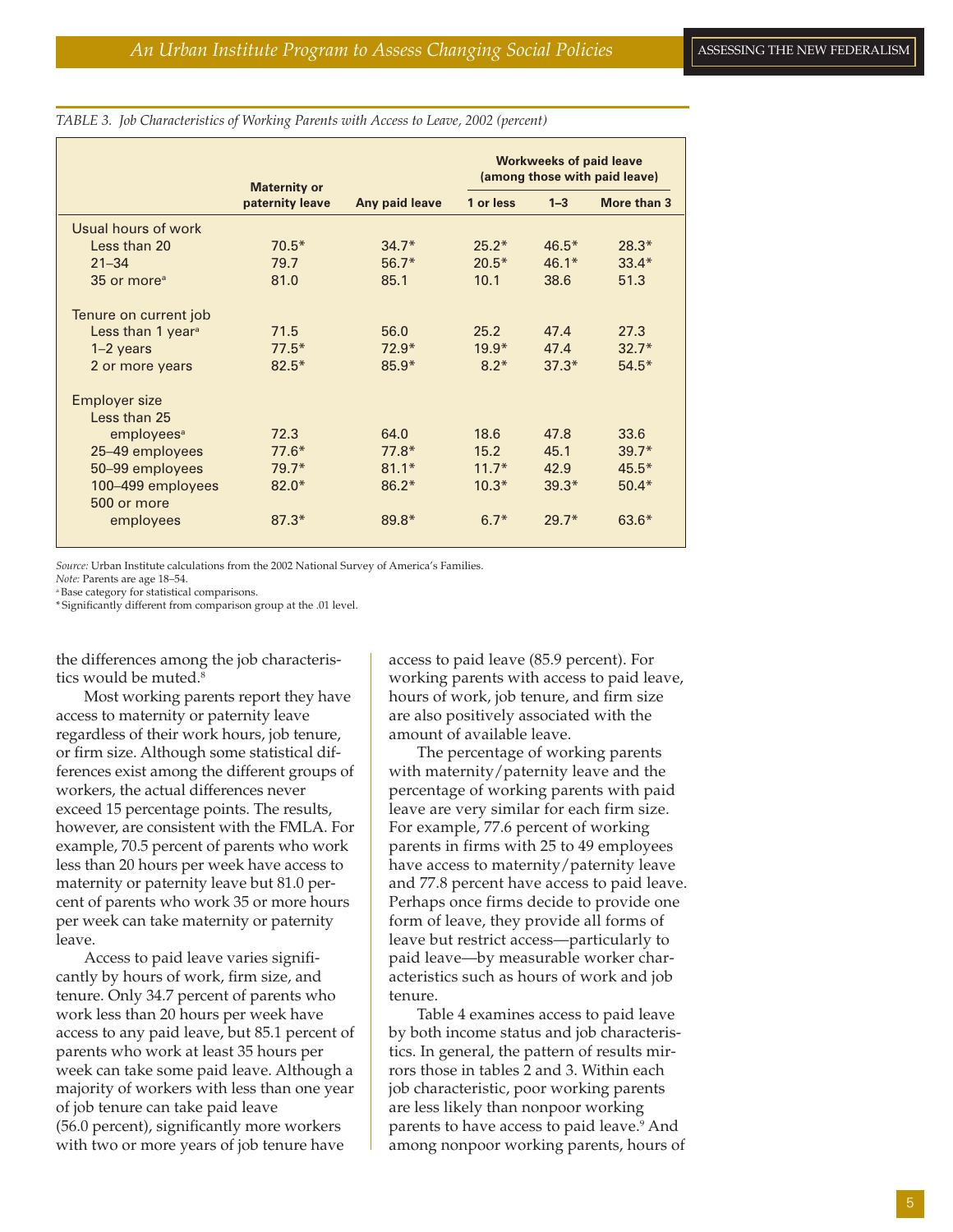|                                     | Family income relative to the federal poverty level |           |                |  |
|-------------------------------------|-----------------------------------------------------|-----------|----------------|--|
|                                     | Less than 100%                                      | 100%-200% | More than 200% |  |
| Overall                             | 45.8                                                | 61.2      | 83.6           |  |
| Usual hours of work                 |                                                     |           |                |  |
| Less than 20                        | $19.9*$                                             | $28.0*$   | $37.2*$        |  |
| $21 - 34$                           | 36.7                                                | $42.7*$   | $62.5*$        |  |
| 35 or more <sup>a</sup>             | 54.7                                                | 67.5      | 88.0           |  |
| Tenure on current job               |                                                     |           |                |  |
| Less than 1 year <sup>a</sup>       | 41.9                                                | 44.0      | 61.7           |  |
| $1-2$ years                         | 46.1                                                | $63.0*$   | $76.8*$        |  |
| 2 or more years                     | 53.4                                                | $69.5*$   | $87.9*$        |  |
| <b>Employer size</b>                |                                                     |           |                |  |
| Less than 25 employees <sup>a</sup> | 29.2                                                | 49.7      | 69.4           |  |
| 25-99 employees                     | $51.3*$                                             | $63.4*$   | $82.8*$        |  |
| 100 or more                         | $60.9*$                                             | $74.2*$   | $89.6*$        |  |

*TABLE 4. Working Parents' Access to Any Paid Leave, by Income and Job Characteristics, 2002 (percent)*

*Source:* Urban Institute calculations from the 2002 National Survey of America's Families. *Note:* Parents are age 18–54.

a Base category for statistical comparisons.

\* Significantly different from comparison group at the .01 level.

*Parents with young children and working welfare recipients are less likely than other parents to have access to leave.*

work, job tenure, and employer size are all positively related to paid leave access. But interestingly, for poor working parents, longer job tenure is not associated with increased access to paid leave. Poor working parents with less than one year of job tenure are statistically as likely to have paid leave as poor working parents with two or more years of job tenure.

#### **Discussion**

Although access to maternity/paternity and paid leave is not universal, most working parents age 18 to 54 are employed at jobs that provide both. Unfortunately, parents who are likely to need leave—those with young children and working welfare recipients—are less likely than their counterparts to have access to leave, especially paid leave. Among working parents with paid leave, parents with young children, poor parents, welfare recipients, and recent welfare leavers are most likely to have only a workweek or less of paid leave. Not surprisingly, part-time workers and workers with fewer years on their current jobs are less likely to have any paid leave.

The results in this brief suggest a possible effect of the FMLA. With few exceptions, most working parents have access to

maternity or paternity leave. Even among groups with less access to maternity/ paternity leave—working welfare recipients and poor working parents—the majority have rights to job-protected leave for the birth of a child. While this news is good, it highlights a group of workers that could benefit from additional family leave legislation. Loosening eligibility restrictions would provide more parents with access to leave.

Certain parents are much less likely to have any paid leave. More than half of poor workers, working welfare recipients, and workers who recently left welfare cannot take paid leave from their jobs. When they do have access to paid leave, these workers are more likely than others to have only one workweek of leave or less. These economically vulnerable workers probably do not have sufficient savings to cover lost wages if they need to take some time away from work. Further, without leave available, these working parents risk losing their jobs if they need to stay home with a sick child.<sup>10</sup>

Although job-protected, the family leave provided by the FMLA and most state laws is unpaid. Even if access to family leave were universal, many workers could not afford to take periods of unpaid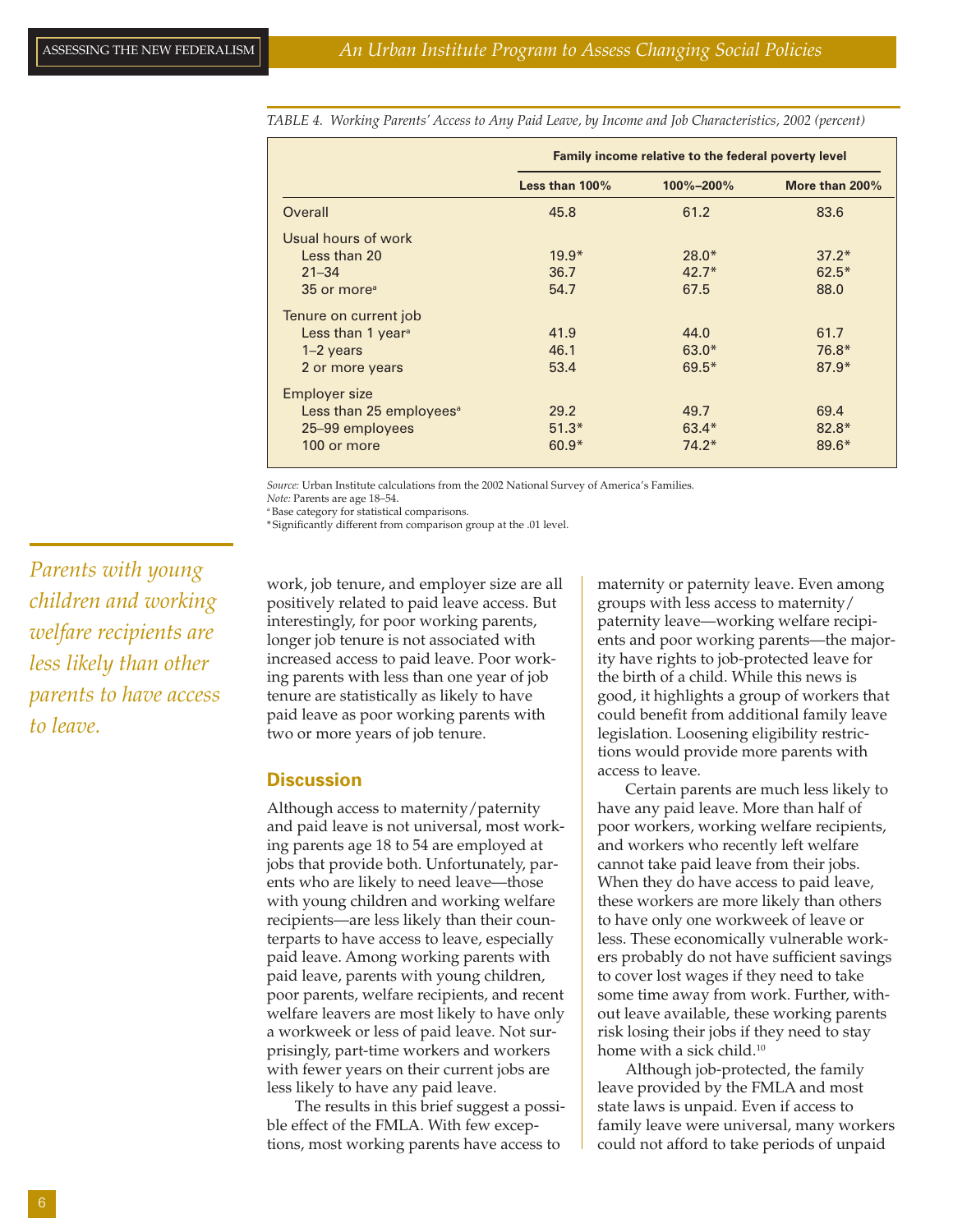leave. Some states—California, Hawaii, New Jersey, New York, and Rhode Island—provide remuneration for maternity leave. California law also replaces a portion of wages for up to six weeks of paternity and other family leave. Increasing access to employer-provided paid leave or developing a mechanism for payment during FMLA leave could help ensure that eligible working parents are economically able to take FMLA leave. Increasing access to paid leave in general would help provide some economic security to many working parents.

## **Notes**

- 1. Unlike many forms of leave offered through an employer, including paid leave, FMLA leave is job-protected. After an FMLA leave, an employer must allow the leave-taker to return to either the same position or a position with equivalent pay, benefits, terms of employment, and seniority. There are exceptions to the reinstatement provision for certain employees.
- 2. Nine states and the District of Columbia have leave legislation with more lenient eligibility criteria—either applying to smaller firms, requiring less job tenure, or requiring fewer hours of work—for some workers (Ross Phillips forthcoming). In eight of these states, the more lenient eligibility criteria apply to maternity and paternity leave.
- 3. Low-income workers are those with family incomes below 200 percent of the federal poverty level, or FPL; higher-incomes workers are those with family incomes at or above 200 percent of FPL.
- 4. The maternity/paternity leave may be either unpaid or paid.
- 5. These percentages are higher than results from the 1996 wave of the National Longitudinal Survey of Youth (NLSY). Waldfogel (1999) calculates that, in 1996, 78 percent of working women had maternity leave but only 56 percent of working men had paternity leave. The overall differences may reflect actual changes in coverage, perhaps because of increased coverage under the FMLA, differences in the survey instrument, or differences in the sample population. Members of the 1996 NLSY sample were primarily in their 30s, and Waldfogel did not restrict her analysis to parents.
- 6. There are five days in a workweek. For example, a worker with two workweeks of leave has 10, rather than 14, days of leave.
- 7. It is not possible to identify exactly when former recipients stopped receiving welfare using NSAF data, unless it was between 2000 and 2002.
- 8. State legislation that expands eligibility for maternity/paternity leave to workers in smaller firms and workers with less job tenure will also cloud the differences.
- 9. Poor workers are those with family incomes below 100 percent of FPL; nonpoor workers are those with family incomes at or above 100 percent of FPL.
- 10. The FMLA allows an eligible worker time off to care for a child with a "serious illness." But children with illnesses that would not meet the severity requirement of the law are nevertheless unable to attend child care or school. In these cases, even FMLA-eligible parents would not be able to use FMLA leave to care for their children at home. Instead, they would have to find a substitute care arrangement or stay home from work.

Moreover, not all employers allow their employees to use sick leave to take care of their children or attend children's doctors' appointments. Thus, parents with access to employerprovided paid leave might also be unable to take time off to care for sick children.

#### **References**

- Cantor, David, Jane Waldfogel, Jeffrey Kerwin, Mareena McKinley Wright, Kerry Levin, John Rauch, Tracey Hagerty, and Martha Stapleton Kudela. 2001. "Balancing the Needs of Families and Employers: Family and Medical Leave Surveys." Report submitted to the U.S. Department of Labor. Washington, DC: Westat.
- Ross Phillips, Katherin. 2002. "Working for All Families? Family Leave Policies in the United States." In *The Economics of Work and Family*, edited by Jean Kimmel and Emily P. Hoffman (159–80). Kalamazoo, MI: The W.E. Upjohn Institute for Employment Research.
- ———. Forthcoming. *State Policies That Support Working Families.* Washington, DC: The Urban Institute. *Assessing the New Federalism* Discussion Paper.
- Waldfogel, Jane. 1999. "Family Leave Coverage in the 1990s." *Monthly Labor Review* 122(10): 13–21.

## **About the Author**



Katherin Ross Phillips is a research associate in the Urban Institute's Income and Benefits Policy Center. Her research focuses on low-income workers with children.